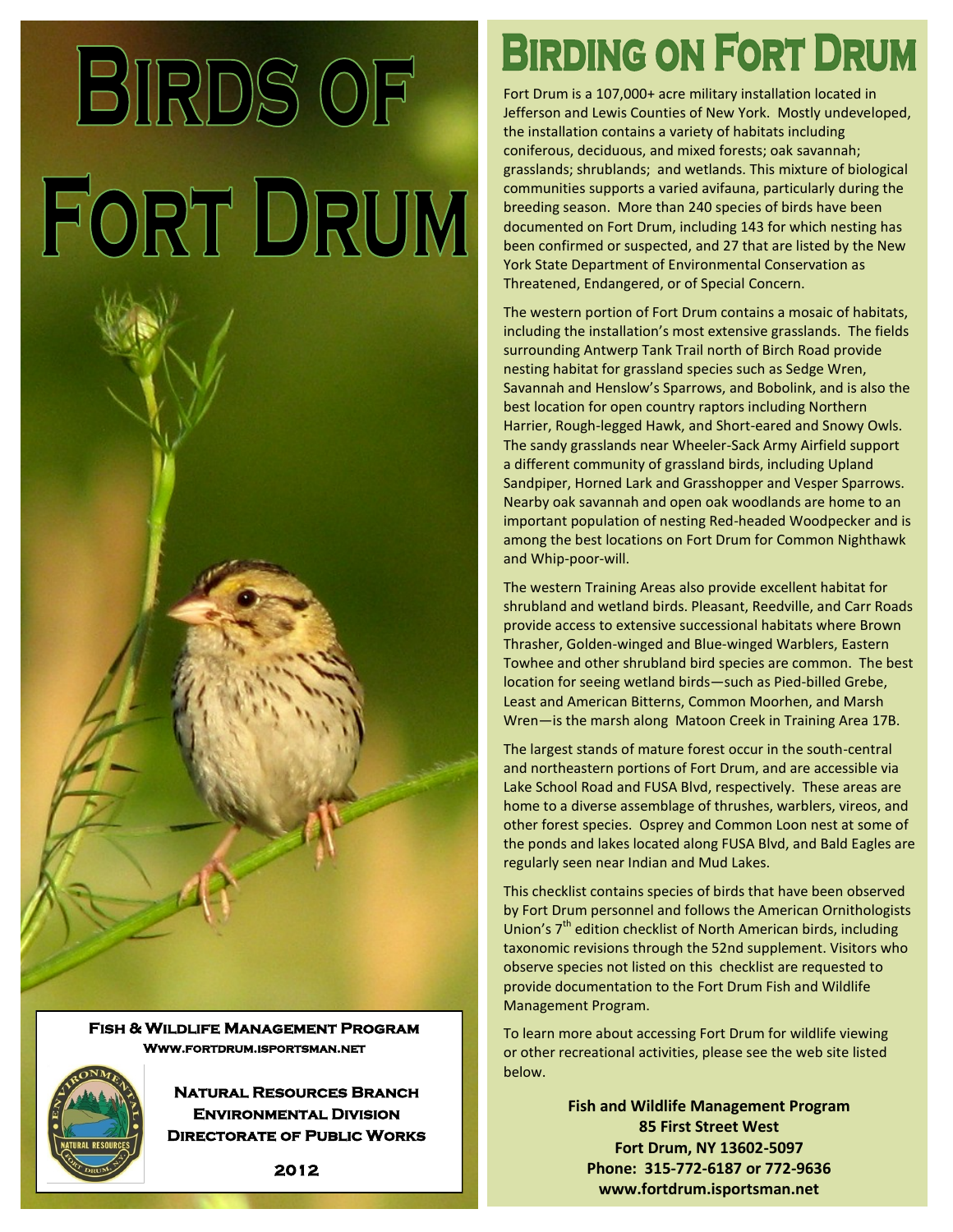| <b>ORDER</b>                |       | <b>SEASON / ABUNDANC</b> |   |  |
|-----------------------------|-------|--------------------------|---|--|
| <b>FAMILY / COMMON NAME</b> | Sp Su |                          | W |  |

## **SEASON / ABUNDANCE**<br>Sp Su F W

## **ANSERIFORMES**

| <b>ANATIDAE</b>                    |   |   |   |   |
|------------------------------------|---|---|---|---|
| <b>Greater White-fronted Goose</b> | v |   |   |   |
| Snow Goose                         | u |   | u | O |
| Ross's Goose                       | v |   |   |   |
| <b>Brant</b>                       | r |   | r |   |
| Cackling Goose                     | v |   | v |   |
| Canada Goose*                      | a | u | a | O |
| Tundra Swan                        | r |   |   |   |
| Wood Duck*                         | C | c | C |   |
| Gadwall*                           | u | O | u |   |
| American Wigeon                    | u |   | u |   |
| American Black Duck*               | u | u | u | u |
| Mallard*                           | C | c | C | u |
| Blue-winged Teal*                  | u | O | u |   |
| Northern Shoveler                  | r |   | r |   |
| <b>Northern Pintail</b>            | u |   | u |   |
| ____Green-winged Teal*             | u | u | C |   |
| Canvasback                         | v |   | v |   |
| Redhead                            | v |   | v |   |
| Ring-necked Duck                   | u |   | u |   |
| <b>Greater Scaup</b>               | r |   | O |   |
| Lesser Scaup                       | O |   | u | r |
| White-winged Scoter                | v |   |   |   |
| <b>Black Scoter</b>                |   |   | v |   |
| Long-tailed Duck                   | v |   | v |   |
| Bufflehead                         | u |   | u | u |
| Common Goldeneye                   | u |   | u | c |
| Hooded Merganser*                  | u | u | u | o |
| Common Merganser                   | u | r | u | о |
| Red-breasted Merganser             |   |   | v |   |
| <b>Ruddy Duck</b>                  |   |   | v |   |

## **GALLIFORMES**

| <b>PHASIANIDAE</b>       |          |          |   |   |
|--------------------------|----------|----------|---|---|
| Northern Bobwhite (I)    |          | v        |   |   |
| Ring-necked Pheasant (I) | o        | o        | O | o |
| Ruffed Grouse*           | u        | u        | u | u |
| Wild Turkey*             | c        | c        | c | c |
|                          |          |          |   |   |
| <b>GAVIIFORMES</b>       |          |          |   |   |
|                          |          |          |   |   |
| <b>GAVIIDAE</b>          |          |          |   |   |
| Red-throated Loon        |          |          | v |   |
| Common Loon* (SCC)       | u        | u        | u |   |
|                          |          |          |   |   |
| <b>PODICIPEDIFORMES</b>  |          |          |   |   |
| <b>PODICIPEDIDAE</b>     |          |          |   |   |
| Pied-billed Grebe* (ST)  | u        | u        | u |   |
| <b>Horned Grebe</b>      | v        |          |   |   |
|                          |          |          |   |   |
| <b>PELECANIFORMES</b>    |          |          |   |   |
|                          |          |          |   |   |
| <b>PHALACROCORACIDAE</b> |          |          |   |   |
| Double-Crested Cormorant | $\Omega$ | $\Omega$ | O |   |
|                          |          |          |   |   |
| <b>CICONIIFORMES</b>     |          |          |   |   |
|                          |          |          |   |   |
| <b>ARDEIDAE</b>          |          |          |   |   |
| American Bittern* (SSC)  | u        | u        | u |   |
| Least Bittern* (ST)      | r        | r        |   |   |
| Great Blue Heron*        | c        | c        | c | r |
| <b>Great Egret</b>       |          | O        | о |   |

| <b>FAMILY / COMMON NAME</b><br><b>CICONIIFORMES (continued)</b><br><b>ARDEIDAE</b> (continued)<br>Green Heron* | <b>Sp</b> | <b>Su</b> | F.     | W |
|----------------------------------------------------------------------------------------------------------------|-----------|-----------|--------|---|
|                                                                                                                |           |           |        |   |
|                                                                                                                |           |           |        |   |
|                                                                                                                |           |           |        |   |
|                                                                                                                | u         | u         | u      |   |
| <b>Black Crowned Night Heron</b>                                                                               | o         | o         |        |   |
| <b>CATHARTIDAE</b>                                                                                             |           |           |        |   |
| _____Turkey Vulture*                                                                                           | C         | C         | C      |   |
| <b>FALCONIFORMES</b>                                                                                           |           |           |        |   |
| <b>ACCIPITRIDAE</b>                                                                                            |           |           |        |   |
| ________Osprey* (SSC)                                                                                          | u         | u         | o      |   |
| _Bald Eagle (ST/FT)                                                                                            | u         | u         | u      | u |
| Northern Harrier* (ST)                                                                                         | u         | u         | u      | u |
| Sharp-shinned Hawk* (SSC)                                                                                      | u         | u         | u      | u |
| Cooper's Hawk* (SSC)                                                                                           | u         | u         | u      | u |
| Northern Goshawk* (SSC)                                                                                        | u         | u         | u      | u |
| Red-shouldered Hawk* (SSC)                                                                                     | u         | u         | u      |   |
| Broad-winged Hawk*                                                                                             | u         | u         | u      |   |
| Red-tailed Hawk*                                                                                               | u         | u         | u      | u |
| Rough-legged Hawk                                                                                              | u         | О         | u      | C |
| Golden Eagle (SE)                                                                                              | r         | v         | r      |   |
| <b>FALCONIDAE</b>                                                                                              |           |           |        |   |
| American Kestrel*                                                                                              | u         | u         | u      | О |
| Merlin*                                                                                                        | u         | О         | u      | o |
| Peregrine Falcon (SE)                                                                                          | r         |           | r      | r |
| <b>GRUIFORMES</b>                                                                                              |           |           |        |   |
| <b>RALLIDAE</b>                                                                                                |           |           |        |   |
| ______Virginia Rail*                                                                                           | u         | u         | О      |   |
| Sora*                                                                                                          | u         | u         | О      |   |
| Common Gallinule*                                                                                              | u         | u         | o      |   |
| American Coot                                                                                                  | r         |           | r      |   |
| <b>GRUIDAE</b>                                                                                                 |           |           |        |   |
| Sandhill Crane                                                                                                 | v         |           |        |   |
| <b>CHARADRIIFORMES</b>                                                                                         |           |           |        |   |
| <b>CHARADRIIDAE</b>                                                                                            |           |           |        |   |
| <b>Black-bellied Plover</b>                                                                                    |           | О         | О      |   |
| American Golden-Plover                                                                                         |           |           |        |   |
| Semipalmated Plover                                                                                            | О         | r<br>O    | O<br>O |   |
| Killdeer*                                                                                                      | C         | c         | c      |   |
|                                                                                                                |           |           |        |   |
| <b>SCOLOPACIDAE</b><br>Spotted Sandpiper*                                                                      |           |           |        |   |
|                                                                                                                | u         | u         | u      |   |
| Solitary Sandpiper                                                                                             | u         | u         | u      |   |
| Greater Yellowlegs                                                                                             | u         | u         | u      |   |
| Willet                                                                                                         | v         |           |        |   |
| Lesser Yellowlegs                                                                                              | о         | u         | u      |   |
| Upland Sandpiper* (ST)                                                                                         | r         | r         |        |   |
|                                                                                                                |           |           | v      |   |
| Whimbrel                                                                                                       |           |           | O      |   |
| Semipalmated Sandpiper                                                                                         | o         | o         |        |   |
|                                                                                                                | u         | u         | u      |   |
| Least Sandpiper                                                                                                |           | r         |        |   |
| White-rumped Sandpiper                                                                                         |           |           | r      |   |
| Baird's Sandpiper<br>Pectoral Sandpiper                                                                        |           | r         | r<br>о |   |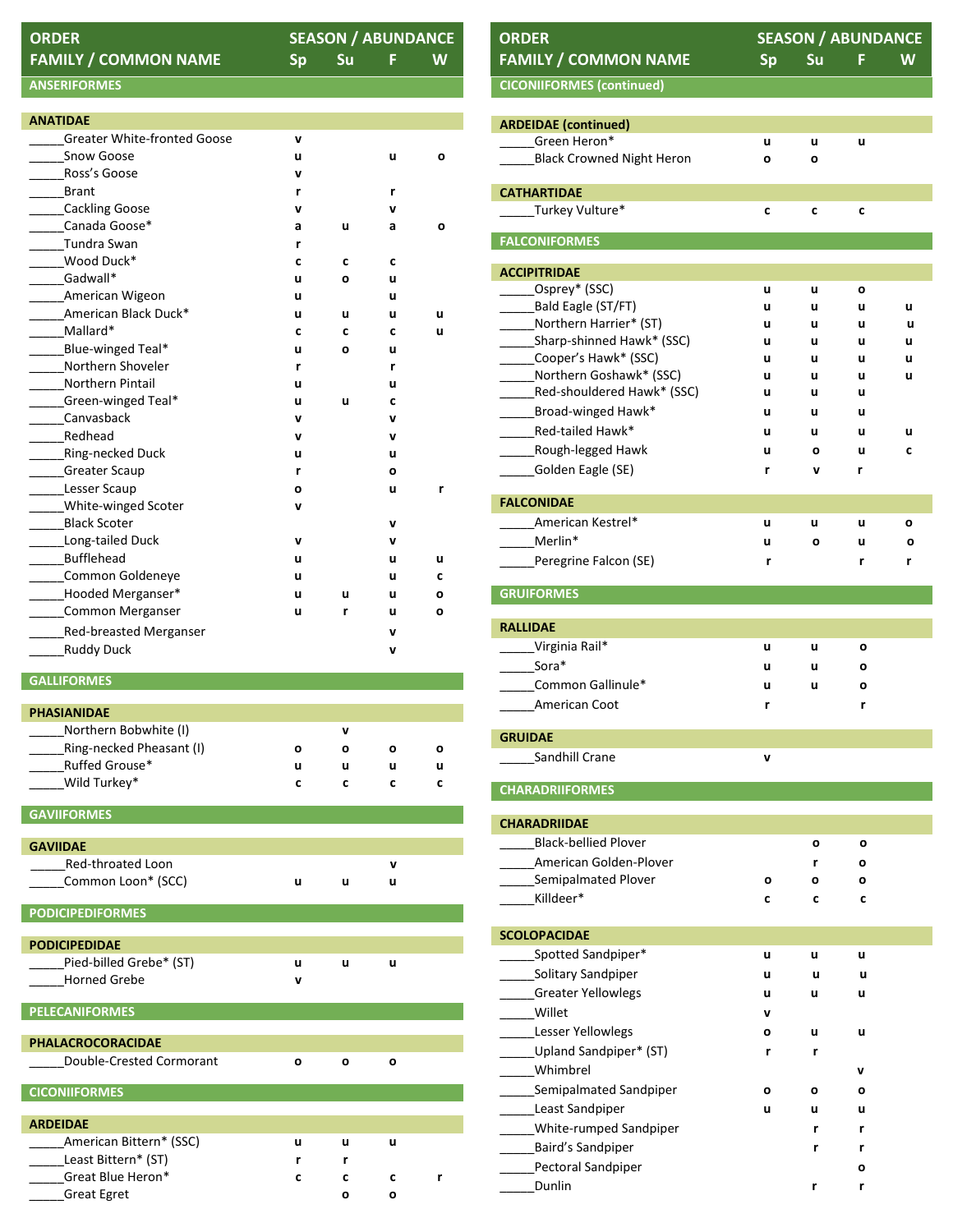| <b>ORDER</b>                                     |           |           |        | <b>SEASON / ABUNDANCE</b> |  |  |
|--------------------------------------------------|-----------|-----------|--------|---------------------------|--|--|
| <b>FAMILY / COMMON NAME</b>                      | <b>Sp</b> | <b>Su</b> | F      | W                         |  |  |
| <b>CHARADRIIFORMES (continued)</b>               |           |           |        |                           |  |  |
| <b>SCOLOPACIDAE</b> (continued)                  |           |           |        |                           |  |  |
| Short-billed Dowitcher                           |           | о         | о      |                           |  |  |
| Wilson's Snipe*                                  | c         | c         | C      |                           |  |  |
| American Woodcock*                               | c         | C         | C      |                           |  |  |
| <b>LARIDAE</b>                                   |           |           |        |                           |  |  |
| Ring-billed Gull                                 | C         | с         | c      | r                         |  |  |
| Herring Gull                                     | o         | О         | o      | ο                         |  |  |
| <b>Glaucous Gull</b><br>Great Black-backed Gull  |           |           |        | v                         |  |  |
| Caspian Tern                                     | o<br>r    |           | o      | о                         |  |  |
| <b>Black Tern</b>                                |           | r         |        |                           |  |  |
| <b>COLUMBIFORMES</b>                             |           |           |        |                           |  |  |
|                                                  |           |           |        |                           |  |  |
| <b>COLUMBIDAE</b><br>Rock Pigeon* (I)            | C         | c         | C      | C                         |  |  |
| Mourning Dove*                                   | c         | c         | C      | u                         |  |  |
|                                                  |           |           |        |                           |  |  |
| <b>CUCULIFORMES</b>                              |           |           |        |                           |  |  |
| <b>CUCCULIDAE</b>                                |           |           |        |                           |  |  |
| Yellow-billed Cuckoo*<br>Black-billed Cuckoo*    | о<br>u    | o<br>u    | о<br>u |                           |  |  |
|                                                  |           |           |        |                           |  |  |
| <b>STRIGIFORMES</b>                              |           |           |        |                           |  |  |
| <b>STRIGIDAE</b>                                 |           |           |        |                           |  |  |
| Eastern Screech Owl*                             | о         | о         | о      | о                         |  |  |
| Great-horned Owl*                                | u         | u         | u      | u                         |  |  |
| ______Snowy Owl<br>Barred Owl*                   |           |           | о      | O                         |  |  |
| Long-eared Owl*                                  | u<br>О    | u<br>о    | u<br>o | u<br>O                    |  |  |
| _Short-eared Owl* (SE)                           | O         | о         |        | O                         |  |  |
| Northern Saw-whet Owl*                           | O         | o         | О      | о                         |  |  |
| <b>CAPRIMULGIFORMES</b>                          |           |           |        |                           |  |  |
| <b>CAPRIMULGIDAE</b>                             |           |           |        |                           |  |  |
| Common Nighthawk* (SSC)                          | C         | C         | C      |                           |  |  |
| Whip-poor-will* (SSC)                            | C         | C         | о      |                           |  |  |
| <b>APODIFORMES</b>                               |           |           |        |                           |  |  |
|                                                  |           |           |        |                           |  |  |
| <b>APODIDAE</b><br>Chimney Swift*                | u         | u         |        |                           |  |  |
|                                                  |           |           |        |                           |  |  |
| <b>TROCHILIDAE</b><br>Ruby-throated Hummingbird* |           |           |        |                           |  |  |
|                                                  | u         | u         | o      |                           |  |  |
| <b>CORACIIFORMES</b>                             |           |           |        |                           |  |  |
| <b>ALCEDINIDAE</b>                               |           |           |        |                           |  |  |
| Belted Kingfisher*                               | u         | u         | u      | r                         |  |  |
| <b>PICIFORMES</b>                                |           |           |        |                           |  |  |
| <b>PICIDAE</b>                                   |           |           |        |                           |  |  |
| Lewis's Woodpecker                               | V         |           |        |                           |  |  |
| Red-headed Woodpecker* (SSC)                     | u         | u         | u      |                           |  |  |
| _Red-bellied Woodpecker*                         | О         | о         | o      | о                         |  |  |
| _Yellow-bellied Sapsucker*<br>_Downy Woodpecker* | C         | C         | C      |                           |  |  |
| Hairy Woodpecker*                                | u<br>u    | u<br>u    | u<br>u | u<br>u                    |  |  |
| <b>Black-backed Woodpecker</b>                   | v         |           |        | v                         |  |  |
| Northern Flicker*                                | C         | C         | C      | ο                         |  |  |
| Pileated Woodpecker*                             | u         | u         | u      | u                         |  |  |

| <b>ORDER</b>                                      | <b>SEASON / ABUNDANCE</b> |        |        |        |
|---------------------------------------------------|---------------------------|--------|--------|--------|
| <b>FAMILY / COMMON NAME</b>                       | <b>Sp</b>                 | Su     | F      | W      |
| <b>PASSERIFORMES</b>                              |                           |        |        |        |
| <b>TYRANNIDAE</b>                                 |                           |        |        |        |
| Olive-sided Flycatcher                            | o                         | r      | o      |        |
| Eastern Wood-Peewee*                              | C                         | C      | u      |        |
| Yellow-bellied Flycatcher                         | u                         | u      | O      |        |
| Alder Flycatcher*                                 | c                         | c      | о      |        |
| Willow Flycatcher*                                | u                         | u      | o      |        |
| _Least Flycatcher*                                | C                         | C      |        |        |
| Eastern Phoebe*<br>Great-crested Flycatcher*      | c<br>C                    | C<br>C | C      |        |
| <b>Western Kingbird</b>                           |                           | v      |        |        |
| Eastern Kingbird*                                 | C                         | C      |        |        |
|                                                   |                           |        |        |        |
| <b>LANIIDAE</b><br>Northern Shrike                | u                         |        | u      | u      |
| <b>VIREONIDAE</b>                                 |                           |        |        |        |
| Yellow-throated Vireo*                            | u                         | u      | о      |        |
| Blue-headed Vireo*                                | u                         | u      | u      |        |
| <b>Warbling Vireo*</b>                            | C                         | C      | u      |        |
| Philadelphia Vireo                                | r                         |        | u      |        |
| Red-eyed Vireo*                                   | C                         | а      | C      |        |
| <b>CORVIDAE</b>                                   |                           |        |        |        |
| Blue Jay*                                         | C                         | C      | C      | C      |
| American Crow*                                    | C                         | C      | C      | C      |
| Common Raven*                                     | u                         | u      | u      | u      |
| <b>ALAUDIDAE</b>                                  |                           |        |        |        |
| Horned Lark* (SSC)                                | u                         | u      | u      | u      |
| <b>HIRUNDINIDAE</b>                               |                           |        |        |        |
| Purple Martin                                     | o                         | о      |        |        |
| Tree Swallow*                                     | C                         | C      | C      |        |
| Northern Rough-winged Swallow*                    | u                         | u      | u      |        |
| Bank Swallow*                                     | u                         | u      | u      |        |
| Cliff Swallow*<br>_Barn Swallow*                  | u                         | u      |        |        |
|                                                   |                           |        |        |        |
| <b>PARIDAE</b>                                    |                           |        |        |        |
| Black-capped Chickadee*<br><b>Tufted Titmouse</b> | C<br>r                    | c<br>r | c<br>о | C<br>r |
|                                                   |                           |        |        |        |
| <b>SITTIDAE</b><br>Red-breasted Nuthatch*         |                           |        |        |        |
| White-breasted Nuthatch*                          | u<br>u                    | u<br>u | u<br>u | u<br>u |
|                                                   |                           |        |        |        |
| <b>CERTHIIDAE</b><br>Brown Creeper*               |                           |        | u      | u      |
|                                                   | u                         | u      |        |        |
| <b>TROGLODYTIDAE</b>                              |                           |        |        |        |
| Carolina Wren<br>House Wren*                      | r                         | r      | r      | r      |
| Winter Wren*                                      | C<br>u                    | c<br>u | u<br>u |        |
| Sedge Wren* (ST)                                  | о                         | u      | о      |        |
| Marsh Wren*                                       | u                         | u      | о      |        |
|                                                   |                           |        |        |        |
| <b>SYLVIIDAE</b><br>Blue-gray Gnatcatcher*        | u                         | u      |        |        |
|                                                   |                           |        |        |        |
| <b>REGULIDAE</b>                                  |                           |        |        |        |
| Golden-crowned Kinglet*<br>Ruby-crowned Kinglet   | c<br>C                    | r      | с<br>C | u      |
|                                                   |                           |        |        |        |
| <b>TURDIDAE</b>                                   |                           |        |        |        |
| Eastern Bluebird*<br>Veery*                       | c<br>C                    | c<br>C | C<br>u |        |
|                                                   |                           |        |        |        |